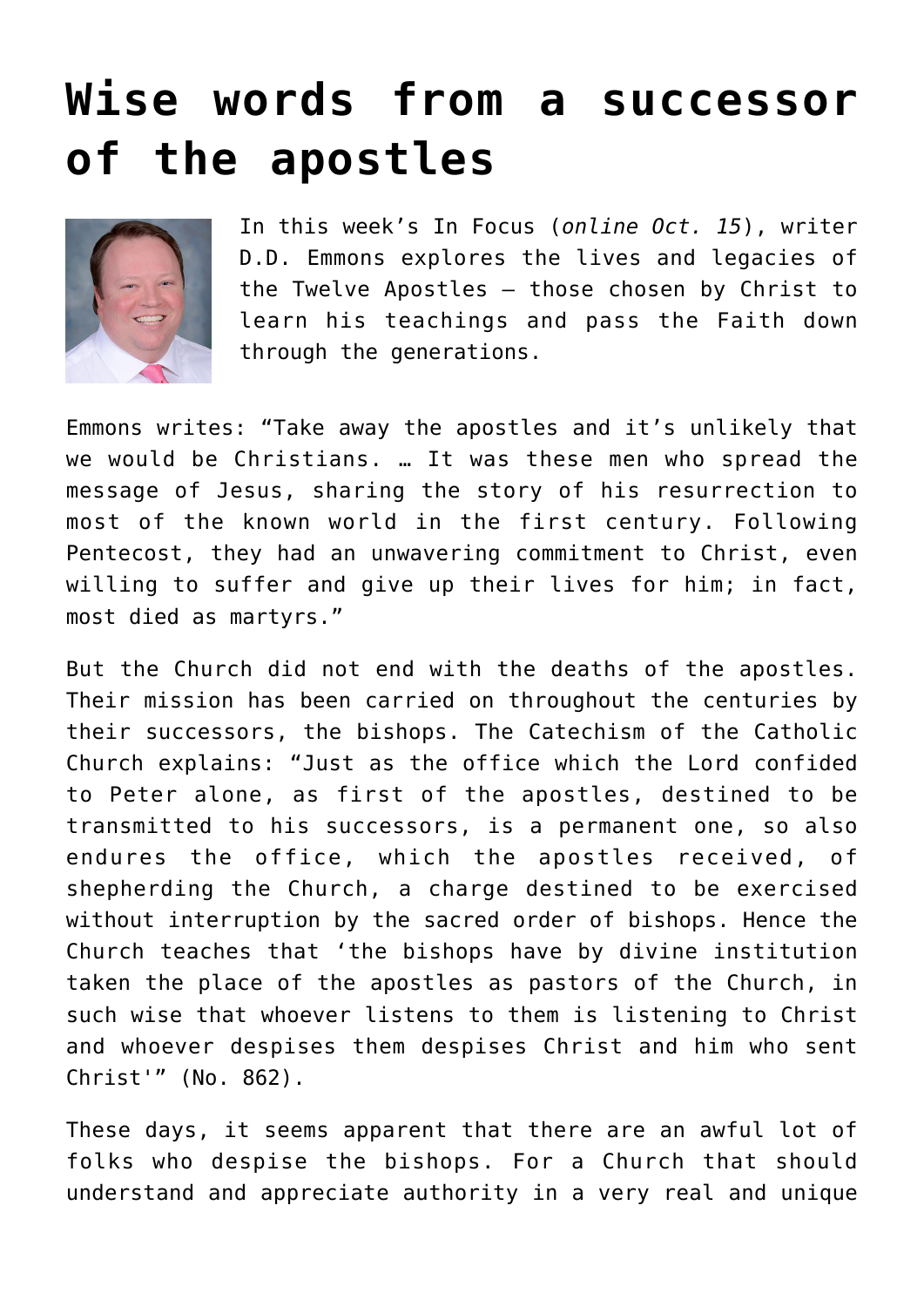way, we Catholics certainly reject it all too often.

Of course, the apostles themselves weren't perfect. Judas comes to mind as proof of that point, but so, too, do Peter and Paul and the rest of them. The same is true of our bishops today. As they try leading their people closer to Christ, they stumble and fall. But the overwhelming number of bishops are doing their best to listen to the Holy Spirit as they try to guide the Church. Most, certainly, are humble men, striving for holiness, who take seriously their responsibility to shepherd their flocks.

This is certainly true of Bishop David J. Bonnar of the Diocese of Youngstown, Ohio, who also serves as the editor of The Priest magazine, which is published by OSV. Like other bishops across the country, Bishop Bonnar at the beginning of the new school year mandated that masks were to be worn at all diocesan schools. As one can imagine, reaction to the mandate was mixed. Many were thankful for his decision; others were hostile.

I spoke to Bishop Bonnar recently about what led him to his decision.

"We just felt that this was the best way to proceed," Bishop Bonnar said. "And in this day and age, as a leader, no matter what decision you make, there's always going to be pushback. I'm heartened by the people who have responded affirming the decision, thanking us for taking these measures for the good of their children. There's a small, boisterous group, though, who are angry. We just need to keep reminding Catholics who are irritated by this that it really is for the common good."

Before he was installed as the sixth bishop of the Diocese of Youngstown in January, Bishop Bonnar chose as his episcopal motto "that all may be one." To get there, he said, "we have to redirect our eyes and our hearts to the Gospel and to the mission of Jesus, and what it means to be members of the body